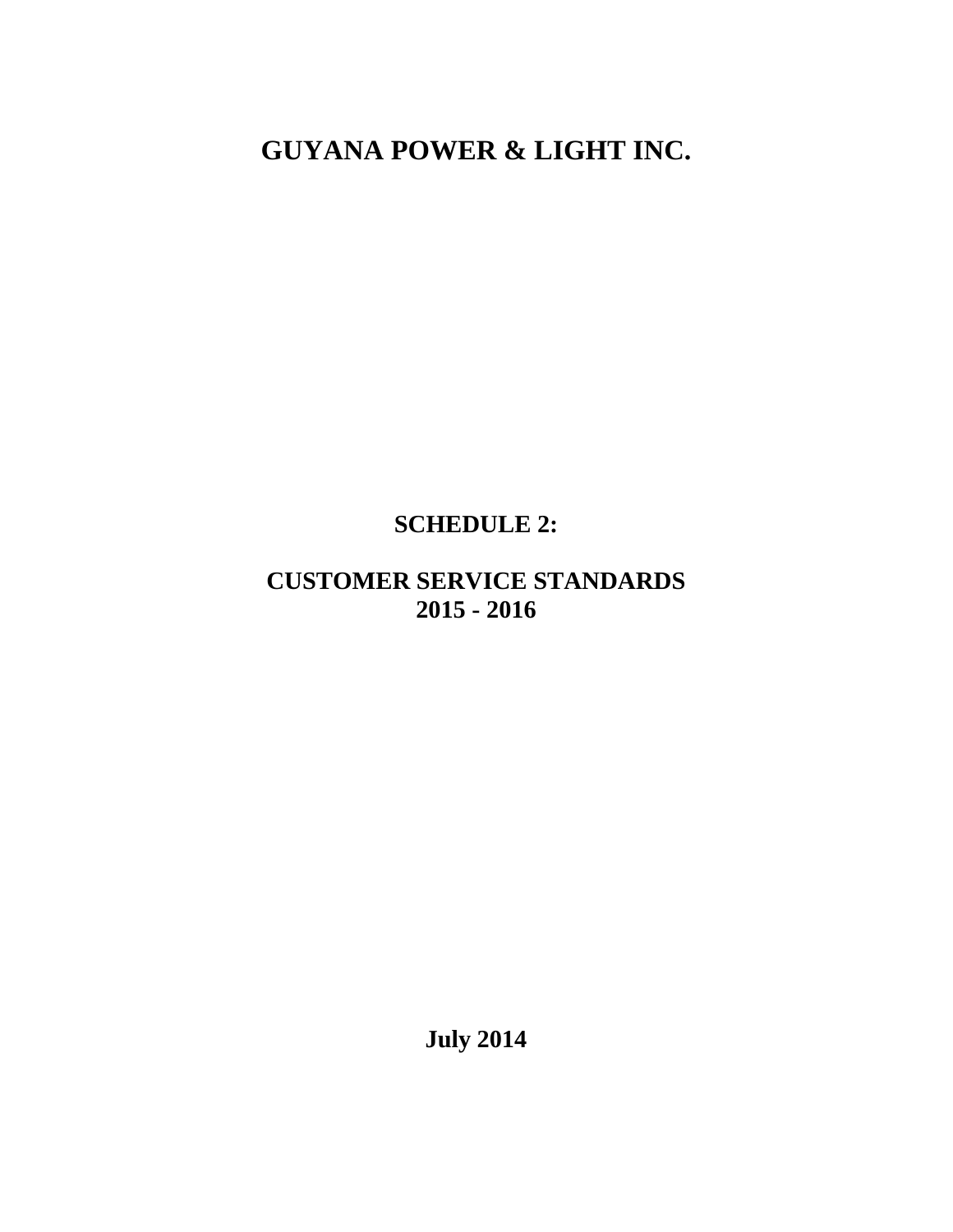

#### **Schedule 2 Customer Service Standards**

#### **Definitions:**

| "Customer Service" | Are the Standards as set out in this Schedule and as modified                                                               |  |  |  |  |
|--------------------|-----------------------------------------------------------------------------------------------------------------------------|--|--|--|--|
| Standards"         | from time to time in accordance with this Schedule.                                                                         |  |  |  |  |
| "Penalty"          | Amount to be credited to the Account of a Customer<br>following failure of the Company to achieve the relevant<br>Standard. |  |  |  |  |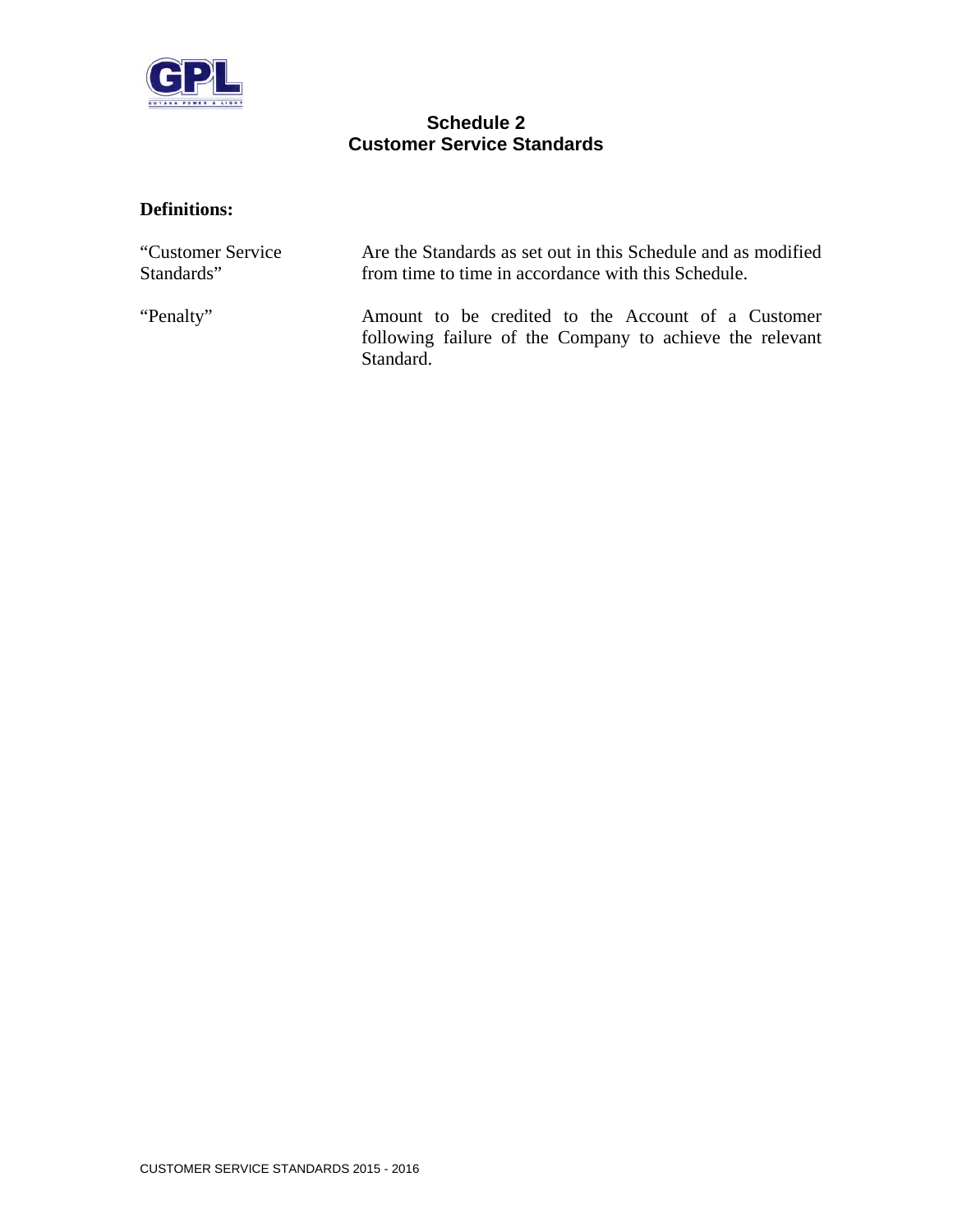

### **1. Introduction**

These Customer Service Standards which form Schedule 2 to the Licence, are to be achieved consistently by GPL. Failure, results in the application of a penalty which requires the Company to credit the customer's account with a specified sum within thirty (30) days.

GPL shall credit the "customer" as defined under ESRA. In cases where the penalty will be applied for each day that the breach is continuing, each day also implies part of a day.

Where reference is made to Commercial service, it includes all Tariffs except Residential and Street Lighting.

#### Customer Service Standards

Days quoted are calendar days unless otherwise stated. All Standards assume that the customer is in full compliance with the Standard Terms and Conditions.

**While every effort will be made to coordinate activities with Consumers, where a Customer delays GPL in the discharge of its obligations under these Standards, then the period provided by the Standard will be extended concomitant with the delay.** 

| Category                        | <b>Definition of Standard</b>                                                                                                                                                                                                                                             |  |  |  |  |
|---------------------------------|---------------------------------------------------------------------------------------------------------------------------------------------------------------------------------------------------------------------------------------------------------------------------|--|--|--|--|
| Connection of a<br>new service. | These standards deal with new supplies.<br>New supplies refer to where                                                                                                                                                                                                    |  |  |  |  |
|                                 | 1. Primary or secondary network required (period in days after ST&C<br>conditions fulfilled)                                                                                                                                                                              |  |  |  |  |
|                                 | Primary or secondary network NOT required (period in days after ST&C<br>2.<br>conditions fulfilled)                                                                                                                                                                       |  |  |  |  |
|                                 | Primary Networks means 13.8, 11 or 4.16Kv network infrastructure including any<br>transformer or transformers and their complement of protective equipment.                                                                                                               |  |  |  |  |
|                                 | Secondary Network means a single phase two wire network to supply 120 or 240V, a<br>single phase three wire network to supply 120/240V or a three phase four wire<br>network to supply 240, 415 or 480V between phases and 120, 240 or 277V between<br>phase and neutral. |  |  |  |  |
|                                 | Where primary or secondary networks are required, the standards are fifty (50) days<br>for provision of commercial service and sixty (60) days for a new residential sub-<br>division (mains network only).                                                               |  |  |  |  |
|                                 | Where only a service line and meter are involved, twelve $(12)$ days is the standard for<br>both commercial and residential cases.                                                                                                                                        |  |  |  |  |
|                                 | All these times assume that the requirements of the Standard Terms and Conditions are<br>met by the customer prior to work commencing and that the customer is ready for<br>supply.                                                                                       |  |  |  |  |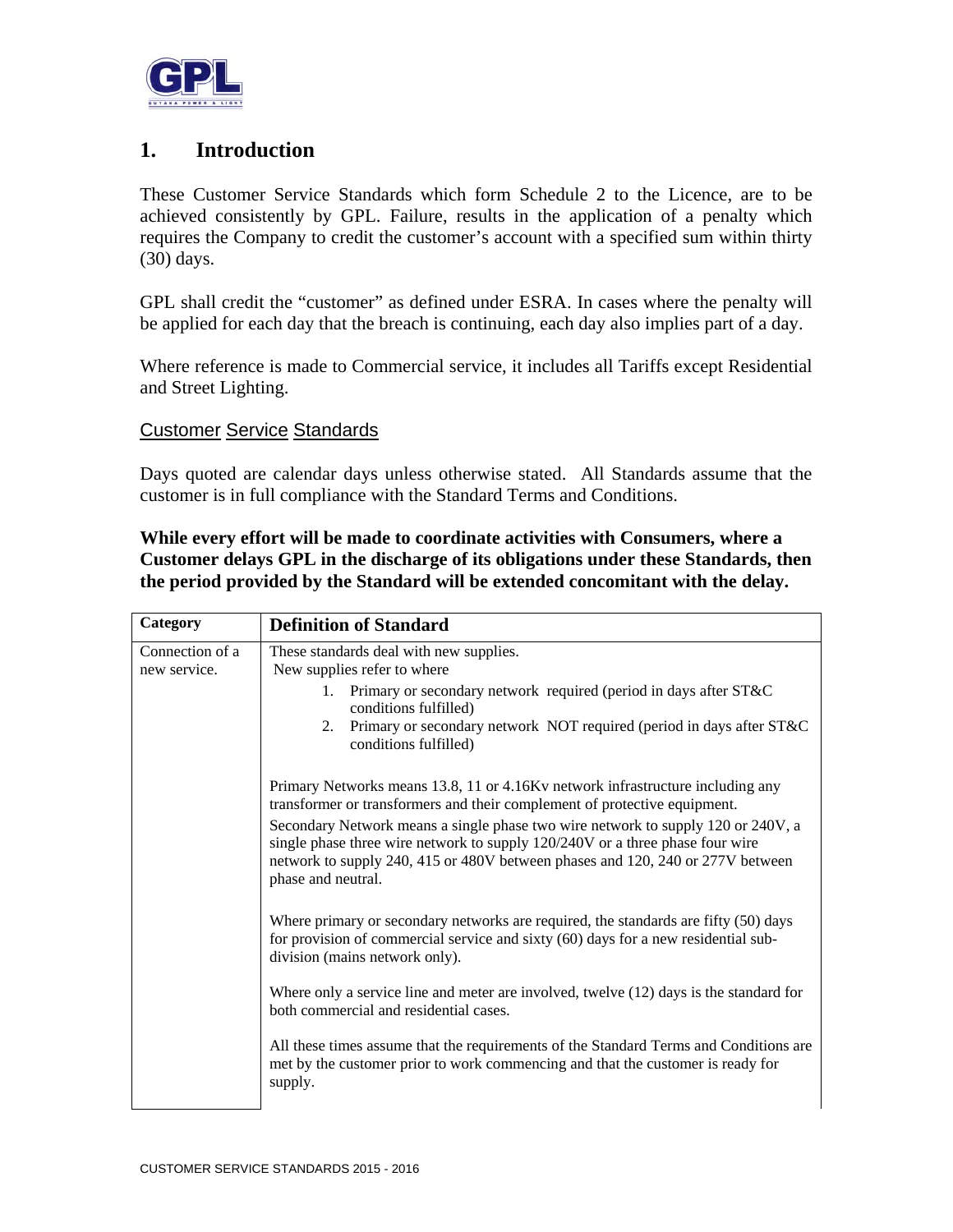

| Category                                                                                                                     | <b>Definition of Standard</b>                                                                                                                                                                                                                                                                                                                                                                                                                                                                                                                                                                                                                                                                                                                                                                                                                                                                                                                                                 |      |   |      |                                                                                                                 |  |
|------------------------------------------------------------------------------------------------------------------------------|-------------------------------------------------------------------------------------------------------------------------------------------------------------------------------------------------------------------------------------------------------------------------------------------------------------------------------------------------------------------------------------------------------------------------------------------------------------------------------------------------------------------------------------------------------------------------------------------------------------------------------------------------------------------------------------------------------------------------------------------------------------------------------------------------------------------------------------------------------------------------------------------------------------------------------------------------------------------------------|------|---|------|-----------------------------------------------------------------------------------------------------------------|--|
|                                                                                                                              |                                                                                                                                                                                                                                                                                                                                                                                                                                                                                                                                                                                                                                                                                                                                                                                                                                                                                                                                                                               | 2015 |   | 2016 | <b>Penalty</b>                                                                                                  |  |
|                                                                                                                              | Primary or secondary network required (period in days after<br>ST&C conditions fulfilled)                                                                                                                                                                                                                                                                                                                                                                                                                                                                                                                                                                                                                                                                                                                                                                                                                                                                                     |      |   |      |                                                                                                                 |  |
|                                                                                                                              | Commercial service                                                                                                                                                                                                                                                                                                                                                                                                                                                                                                                                                                                                                                                                                                                                                                                                                                                                                                                                                            | 50   |   | 50   | \$2,000 for each day that the Standard is<br>breached and continuing to a maximum of<br>\$80,000.               |  |
|                                                                                                                              | Residential subdivision                                                                                                                                                                                                                                                                                                                                                                                                                                                                                                                                                                                                                                                                                                                                                                                                                                                                                                                                                       | 60   |   | 60   | \$1,000 for each day that the Standard is<br>breached and continuing to a maximum of<br>\$40,000.               |  |
|                                                                                                                              | Primary or secondary network NOT required (period in days<br>after ST&C conditions fulfilled)                                                                                                                                                                                                                                                                                                                                                                                                                                                                                                                                                                                                                                                                                                                                                                                                                                                                                 |      |   |      |                                                                                                                 |  |
|                                                                                                                              | Commercial service                                                                                                                                                                                                                                                                                                                                                                                                                                                                                                                                                                                                                                                                                                                                                                                                                                                                                                                                                            | 12   |   | 12   | \$4,000 for each day that Standard is<br>breached and continuing to a maximum of<br>\$80,000.                   |  |
|                                                                                                                              | Residential services                                                                                                                                                                                                                                                                                                                                                                                                                                                                                                                                                                                                                                                                                                                                                                                                                                                                                                                                                          | 12   |   | 12   | \$2,000 for each day that Standard is<br>breached and continuing to a maximum of<br>\$40,000.                   |  |
| Reconnection of<br>service after a<br>Customer has<br>rectified the<br>reasons for which<br>the service was<br>disconnected. | The time allocated in this Standard is premised on the most challenging cases to<br>reconnect. In the vast majority of cases reconnection is completed within a day after<br>the customer would have remedied the reason for the disconnection, meets the<br>requirements of the Standard Terms and Conditions (ST&C) and where the service<br>line and meter are in place and only a simple connection is necessary.<br>Where a service line and / or meter are required for re-connection, the standard allows<br>additional time as very often a new meter and service line has to be allocated. Again<br>the clock starts the day following the day on which the customer rectifies the reason<br>for the disconnection and meets the requirements of the Standard Terms and<br>Conditions (ST&C). This standard, in both cases, is based on the assumption that there<br>is no requirement for additional capacity in which case it would be treated as a new<br>supply. |      |   |      |                                                                                                                 |  |
| 2015<br>2016                                                                                                                 |                                                                                                                                                                                                                                                                                                                                                                                                                                                                                                                                                                                                                                                                                                                                                                                                                                                                                                                                                                               |      |   |      | <b>Penalty</b>                                                                                                  |  |
|                                                                                                                              | Reconnection, service and meter in place (days after<br>ST&C requirements met)                                                                                                                                                                                                                                                                                                                                                                                                                                                                                                                                                                                                                                                                                                                                                                                                                                                                                                |      |   |      |                                                                                                                 |  |
|                                                                                                                              | In Georgetown                                                                                                                                                                                                                                                                                                                                                                                                                                                                                                                                                                                                                                                                                                                                                                                                                                                                                                                                                                 | 2    | 2 |      | Commercial - \$2,000 per day until service is<br>reconnected.<br>Residential - \$1,000 per day until service is |  |
|                                                                                                                              | Elsewhere                                                                                                                                                                                                                                                                                                                                                                                                                                                                                                                                                                                                                                                                                                                                                                                                                                                                                                                                                                     | 3    | 3 |      | reconnected.<br>Commercial - \$2,000 per day until service is                                                   |  |
|                                                                                                                              |                                                                                                                                                                                                                                                                                                                                                                                                                                                                                                                                                                                                                                                                                                                                                                                                                                                                                                                                                                               |      |   |      | reconnected.<br>Residential - \$1,000 per day until service is<br>reconnected.                                  |  |
|                                                                                                                              | Reconnection, service and meter not in place (days)<br>after ST&C requirements met)                                                                                                                                                                                                                                                                                                                                                                                                                                                                                                                                                                                                                                                                                                                                                                                                                                                                                           |      |   |      |                                                                                                                 |  |
|                                                                                                                              | Commercial                                                                                                                                                                                                                                                                                                                                                                                                                                                                                                                                                                                                                                                                                                                                                                                                                                                                                                                                                                    | 7    | 7 |      | \$2,000 per day, to a maximum of \$20,000.                                                                      |  |
|                                                                                                                              | Residential                                                                                                                                                                                                                                                                                                                                                                                                                                                                                                                                                                                                                                                                                                                                                                                                                                                                                                                                                                   | 7    | 7 |      | \$1,000 first day, \$2,000 per day thereafter, to a<br>maximum of \$20,000.                                     |  |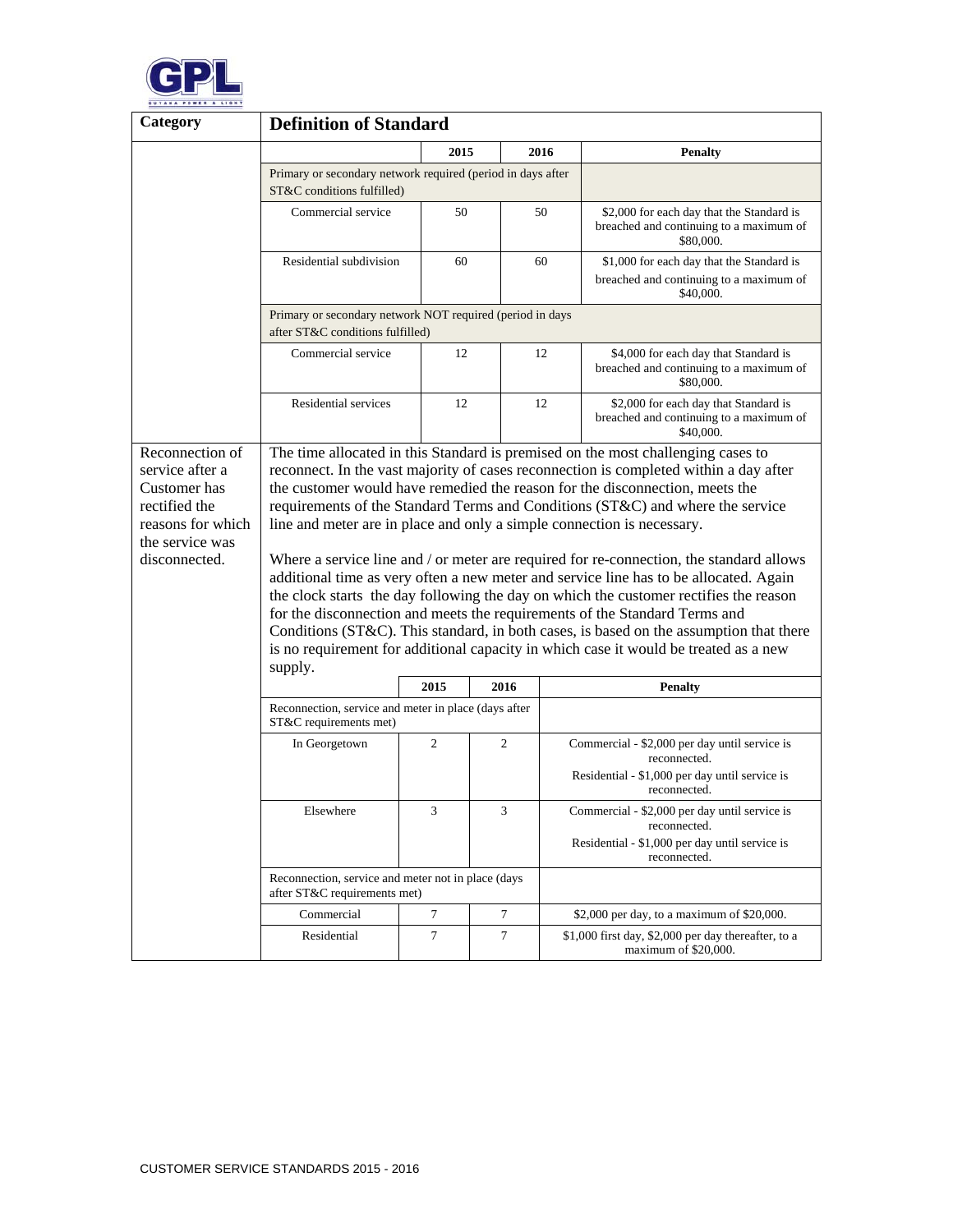

| Category                 | <b>Definition of Standard</b>                                                                                                                                                                                                                                                                                                                                                                                                                                                                                                 |      |                                                                                                                                                                                                                                                                                                                    |
|--------------------------|-------------------------------------------------------------------------------------------------------------------------------------------------------------------------------------------------------------------------------------------------------------------------------------------------------------------------------------------------------------------------------------------------------------------------------------------------------------------------------------------------------------------------------|------|--------------------------------------------------------------------------------------------------------------------------------------------------------------------------------------------------------------------------------------------------------------------------------------------------------------------|
| Response to repair calls | This is the time in days taken for GPL to respond to a repair call, in good<br>permit. While a Customer would be able to verify GPL's response to a<br>fault at their home, business, etc, they may not be able to verify GPL's<br>response to one fault affecting a number of consumers, which in some<br>cases can be remote to the affected area. GPL's records will be used in<br>these cases.<br>time starts to elapse after GPL would have received the call and an<br>adequate and accurate address has been provided. |      | faith, to ensure that faults are corrected expeditiously, as the circumstances<br>The Customer must have filed a report with one of GPL's emergency Call<br>Centers and must have received a reference number. The reference number<br>is a serial number assigned to every call received by each Call Center. The |
|                          | 2015                                                                                                                                                                                                                                                                                                                                                                                                                                                                                                                          | 2016 | <b>Penalty</b>                                                                                                                                                                                                                                                                                                     |
| Residential              |                                                                                                                                                                                                                                                                                                                                                                                                                                                                                                                               |      | $$1,000$ per day to<br>maximum of \$10,000.                                                                                                                                                                                                                                                                        |
| Commercial               | 1                                                                                                                                                                                                                                                                                                                                                                                                                                                                                                                             | 1    | $$2,000$ per day to<br>maximum of \$50,000.                                                                                                                                                                                                                                                                        |

| Category                                        | <b>Definition of Standard</b>                                                                                                                                                                                                                                                                                                                                                                                                                                                       |                             |                             |                                            |  |  |
|-------------------------------------------------|-------------------------------------------------------------------------------------------------------------------------------------------------------------------------------------------------------------------------------------------------------------------------------------------------------------------------------------------------------------------------------------------------------------------------------------------------------------------------------------|-----------------------------|-----------------------------|--------------------------------------------|--|--|
| Billing, service<br>complaints and<br>inquiries | For clarity, the times mentioned in this standard to respond, provide or acknowledge<br>refers to the maximum period by which the relevant correspondence is posted.                                                                                                                                                                                                                                                                                                                |                             |                             |                                            |  |  |
|                                                 | The standard to respond to inquiries received over the counter, via correspondence or<br>by telephone assumes that only GPL's records have to be accessed to resolve the<br>problem. These records may be electronic or hard copy with the time provided<br>intended to cater for archived hard copy records. For inquiries received via telephone<br>the Customer will be provided with a reference number which must be provided if a<br>claim is being made under this Standard. |                             |                             |                                            |  |  |
|                                                 | The standard for acknowledgement of written inquiries / complaints assumes that no<br>information to address the complaint will be provided.                                                                                                                                                                                                                                                                                                                                        |                             |                             |                                            |  |  |
|                                                 | If the complaint relates to a billing anomaly and does not require a site visit to resolve,<br>the standard to provide an explanation assumes that hard copy memos may have to be<br>sourced from our archives.                                                                                                                                                                                                                                                                     |                             |                             |                                            |  |  |
|                                                 | If the complaint relates to a legal dispute and/or involving the Public Utilities<br>Commission, the standard assumes that GPL may have to access archived hard copy<br>documents, require a legal input and Senior Management review.                                                                                                                                                                                                                                              |                             |                             |                                            |  |  |
|                                                 | 2015<br>2016<br><b>Penalty</b>                                                                                                                                                                                                                                                                                                                                                                                                                                                      |                             |                             |                                            |  |  |
|                                                 | Inquiries – written, OTC or<br>telephone                                                                                                                                                                                                                                                                                                                                                                                                                                            | 7                           | 5                           | \$500 per day to a maximum of \$3,500      |  |  |
|                                                 | Acknowledge only                                                                                                                                                                                                                                                                                                                                                                                                                                                                    | 3                           | 3                           | \$500 per day to a maximum of \$3,500      |  |  |
|                                                 | Billing inquiries-No Site Visit                                                                                                                                                                                                                                                                                                                                                                                                                                                     | 7                           | $\tau$                      | \$500 per day to a maximum of \$35,000     |  |  |
|                                                 | Legal inquiries - No site visit                                                                                                                                                                                                                                                                                                                                                                                                                                                     | $90\% - 21$<br>$100\% - 30$ | $90\% - 21$<br>$100\% - 30$ | $$1,000$ per day to a maximum of $$35,000$ |  |  |
|                                                 | All inquiries -Site Visit                                                                                                                                                                                                                                                                                                                                                                                                                                                           | 30                          | 30                          | \$1,000 per day to a maximum of $$5,000$   |  |  |